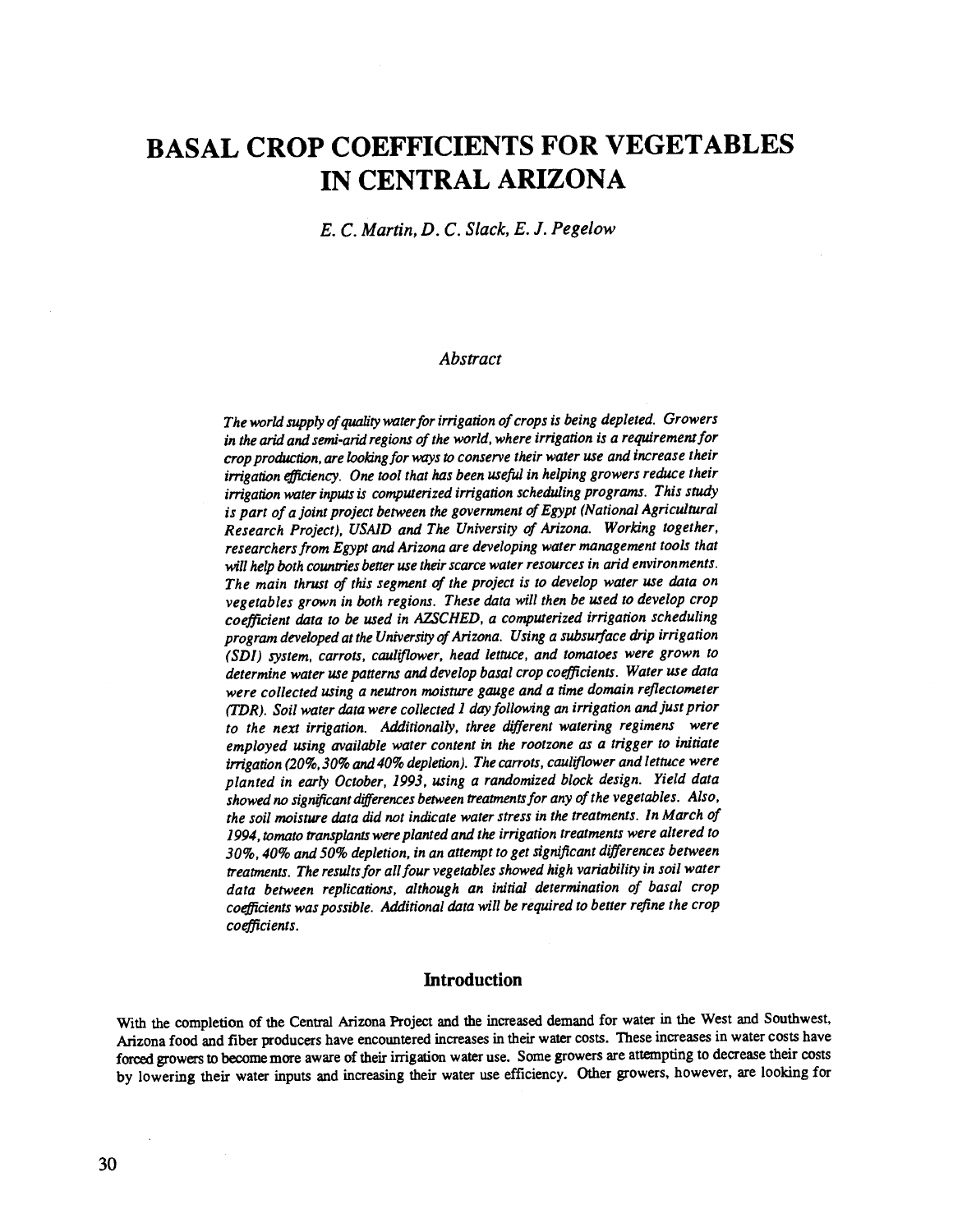alternative crops that might have a higher profit margin, helping to minimize the impact of increased water costs. One category of crop that may hold promise are vegetables.

Arizona produces over 47,370 ha of vegetable crops with an estimated value of \$422.1 million. Throughout the year, somewhere in Arizona, the weather is ideal for some vegetable or melon to be grown. Arizona ranks second to California in the production of head, Romaine and leaf lettuce. Other principle vegetable crops include carrots, broccoli, potatoes, dry onions and cauliflower. These crops are grown traditionally in the West and Southwest regions of the state. However, many of the cole crops such as broccoli and cauliflower, as well as carrots, onions, and tomatoes have been grown successfully in the central region of the state.

The objective of this study was to determine water use relationships for the major vegetable crops grown in the central region of Arizona and in Egypt. Since both regions have similar climates, there were many crops which were of mutual interest to both regions. The water use data was used to develop crop coefficients that could be usedin AZSCHED, a computerized irrigation scheduling program developed by the University of Arizona. This program is also being used in Egypt and will help growers in both regions more efficiently apply their irrigation water.

In response to increased public pressure for higher irrigation water use efficiency, the University of Arizona's Department of Agricultural and Biosystems Engineering developed a computerized irrigation scheduling program called AZSCHED. The AZSCHED (AriZona irrigation SCHEDuling) program (Fox et. al, 1992) has been used for several years with much success on cotton (Clark, et. al, 1991; Clark, et. al, 1990), wheat (Clark and Carpenter, 1990; Clark and Carpenter, 1991), and other crops (see Table 1 for a listing of available crops). Using a checkbook method of water balancing, AZSCHED utilizes real time weather data to estimate a reference crop evapotranspiration (ET<sub>a</sub>) using the modified Penman equation (Doorenbos and Pruitt, 1977). Then, using a crop coefficient (k<sub>c</sub>), crop evapotranspiration (ET<sub>c</sub>) is calculated. Using soilwater data entered by the user along with irrigation and rainfall data, the program gives information on daily water use by the crop and amount of soil water available to the crop.

AZSCHED can schedule up to 60 fields per data file and the user can have an unlimited number of data files. There are 15 crops available for use with AZSCHED. The crop coefficient data were originally developed from work done by Erie et aí.(1981). The Erie work produced data on water use by several crops grown in the central region of the state. The water use data were used in conjunction with historical weather data to develop crop coefficients. The crop coefficients were normalized by heat-units (Scherer et. al, 1990) to allow for use of the program over a large area.

Recent work done using AZSCHED and the crop coefficients have shown some irregularities in the data. In some cases, the k, values exceed reasonable limits, while other seem to need some fine tuning. The basis of these errors are most likely to be found in the assumptions concerning weather variables that needed to be made in order to develop the crop curves. In order to better define the crop curves, this study was begun.

# Materials and Methods

The experiment was conducted at the Maricopa Agricultural Center located in Maricopa, Arizona, about 30 miles south of Phoenix. The experiment was a randomized block design with four vegetables, three water treatments and four replications. The vegetables were all planted on beds and were irrigated using buried drip tape.

## The Crops

Prior to bed shaping, 500 lbs/ac of 11-52-0 dry fertilizer were broadcasted over the entire plot area. Once the beds were shaped (1 m spacing), a single line of drip tape was injected into the center of each bed. The tape was injected to a depth of approximately 7 in. The tape was a Chapin', turbulent twin -wall with a 15 mil thickness. The in -line emitters were

<sup>&#</sup>x27;Trade names mentioned are for the benefit of the reader and no endorsement is implied by The University of Arizona over other similar products.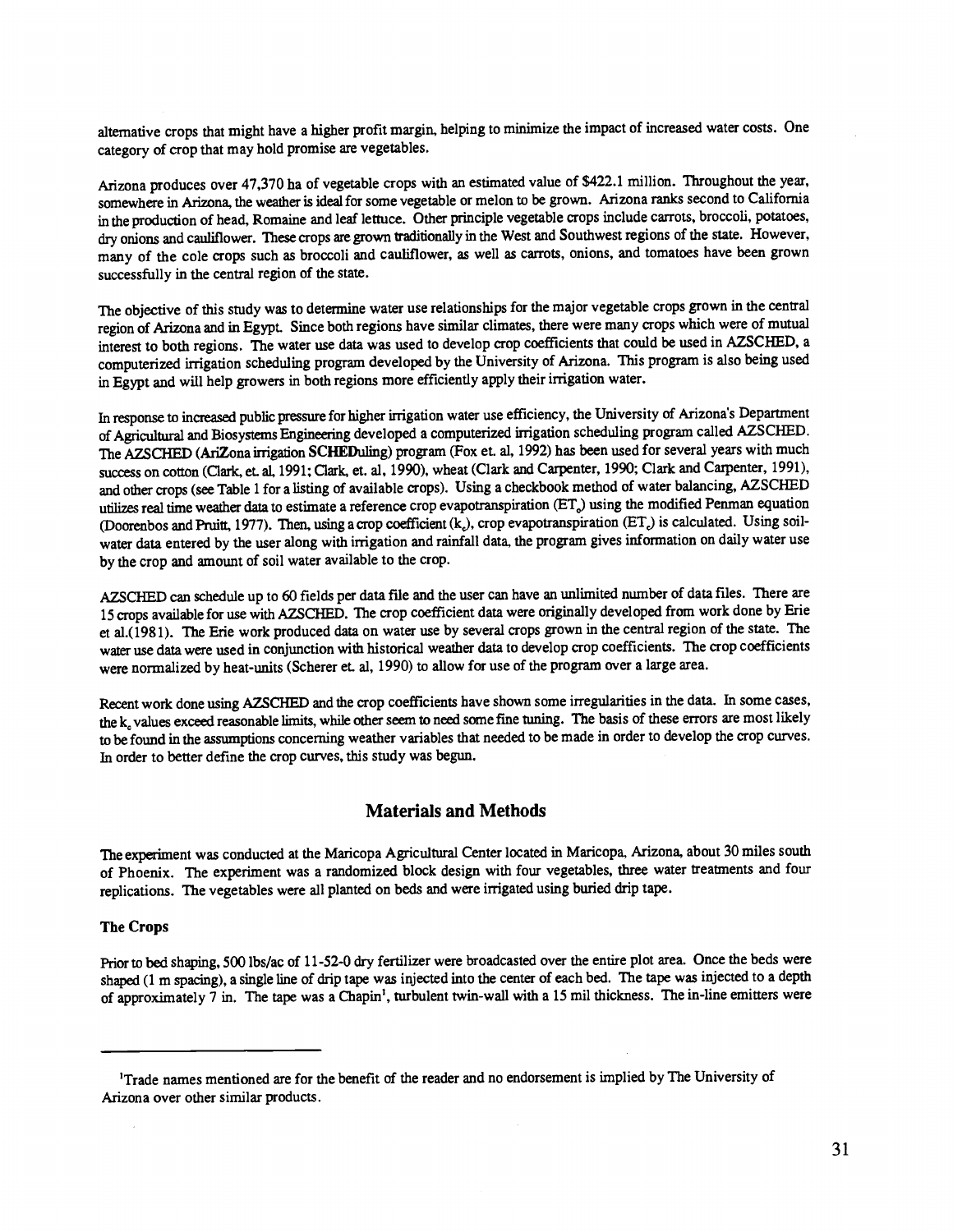spaced every 9 in . and delivered water at a rate of 0.5 gpm per 100 ft. of tape. After the drip tape was injected, the beds were reshaped. Each plot consisted of four beds and was 40 ft long.

Four vegetables were studied in this experiment; carrots (Apache), head lettuce (Winterhaven), cauliflower (Snow -Pack) and tomatoes (Early Girl). The carrots, cauliflower and lettuce were planted on October 12, 1993. The carrots were planted in a herringbone configuration with 3 rows on each side of the bed, for a total of six rows per bed. Plant spacing was approximately 1.5 in. The lettuce was planted in two rows per bed, one on each side of the drip tape. The lettuce was planted with a spacing of 4 in. and then thinned to 12 in. The cauliflower was also planted with two rows per bed like the lettuce. However, the cauliflower was thinned to 18 in. spacing. Nitrogen applications were made throughout the season to assure adequate growth. The nitrogen used was UAN 32 and was injected through the drip system. A total of 67 lbs.. /ac of additional nitrogen was added to the plots throughout the season. The lettuce was harvested on February 28, 1994; the carrots were harvested on March 3, 1994; and the cauliflower was harvested on March 23, 1994. All crops were harvested when they reached marketable size and/or quality.

To conserve space and utilize the existing irrigation system, the tomatoes were planted on the same beds that the lettuce occupied previously. After harvest, the lettuce was machine cut and plowed into the soil. The tillage was very light and shallow, so as not to disturb the existing drip tape. Prior to bed shaping, 300 lbs. /ac dry fertilizer were broadcasted over the tomato plot area. The beds were then reshaped, over the existing tape, and tomato transplants were planted on March 15, 1994. The tomatoes were spaced at 18 in. In addition to the preplant fertilizer application, an additional 40 lbs. /ac was applied throughout the season. Harvesting of the tomatoes began on May 13, 1994 and continued bi-weekly, until June 16, 1994. The experiment was terminated on June 16 because there were no new flowers appearing (due to high temperatures) and the fruit was beginning to rot and show signs of sun -burn.

## The Irrigation

Irrigation treatments were used to help determine an optimum soil moisture depletion level for each crop. The treatments were 20%, 30% and 40% depletion of potential available water in the soil profile of the plant's rootzone. Therefore, as the plants grew and their roots expanded downward into the soil profile, the potential available water also increased. Readings were taken with a neutron moisture gauge at 6,12,18, and 24 in. depths. One set of readings were taken in each plot. Half-way into the season, a time domain reflectometer (TDR) was acquired and wave guides for the reflectometer were installed at 6, 12, 18, and 24 in., again in all plots. Using the data gathered by the neutron probe and the TDR, determinations of soil moisture content were made. Readings were taken prior to an irrigation and one dayafter an irrigation. Irrigation applications were made so as to refill the soil profile to 100 % available water content in the rootzone of the crop. Rainfall and other weather parameters were collected by a Campbell Scientific CR -10 weather station located at the Center.

# Results and Discussion

#### Yield Data

The crops were harvested when they reached "market quality and /or size ". A six meter length of bed was harvested from each rep. Data were collected on total biomass, fruit biomass and individual fruit size and quality. The yield data for this study are shown in Table 2.

For the cauliflower and carrots, there were no significant differences in yield between treatments. Further analysis of the carrots, comparing parameters such as cull weight, carrot diameter, or total biomass also showed nosignificant differences. The cauliflower also showed no significant differences when comparing total biomass or average head weight. The lettuce, however, did show a yield difference between the 30% depletion level and the 20% and 40% depletion level. Further analyses of other parameters such as number of marketable heads, average head weight, and head size did not show any differences between treatments. The tomatoes, like the other crops, did not show any significant difference in yield. The 40% depletion treatment did produce less tomatoes than the 20% and 30% treatments, but they had a higher average weight.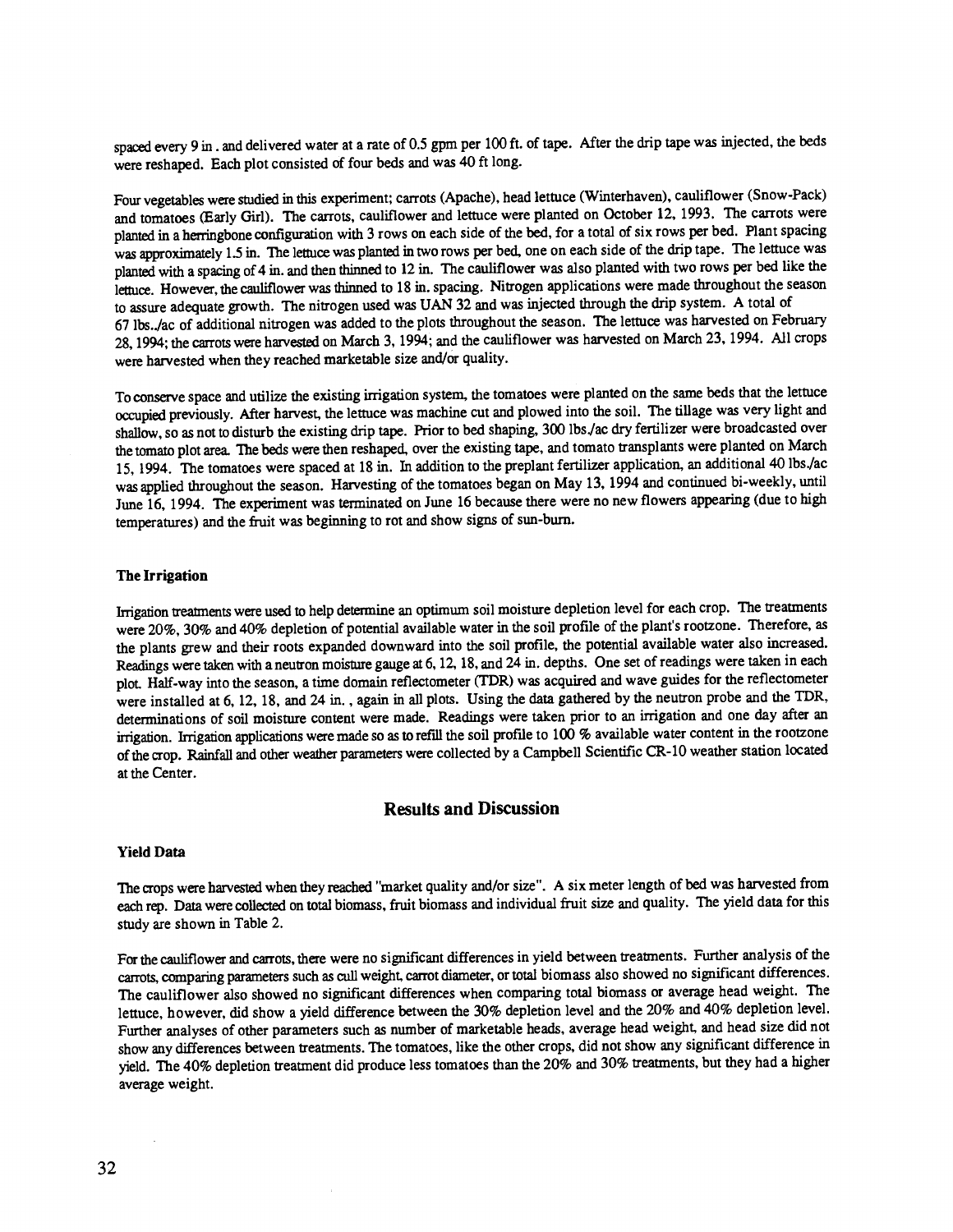## Development of Crop Coefficients

The crop coefficient data are shown in figures 1 through 4. The carrot data, Figure 1, shows the comparison between the original  $k_c$  data derived from the Erie data and the new  $k_c$  data measured. The old AZSCHED data shows that the  $k_c$  value went as high as 1.4 at the peak of the season. However, the new measured data shows a peak of approximately 1.0, which is similar to other findings.

The cauliflower data, shown in Figure 2, shows a similar trend in that the measured values are lower than the values originally derived for the Erie data. However, the cauliflower crop was damaged by an infestation of flea beetles, which caused much damage to plant leaves, and may have effected growth and yield.

The lettuce data shown in Figure 3, again shows a shift downward by the measured data. Also, there is a slight shifting of the peak to the left, indicating that peak  $k_c$  may occur earlier in the plant's growth cycle.

The final set of data are for tomatoes, Figure 4. In this figure, the only the measured values and the predicted  $k_c$  curve are shown because there were no data on tomatoes from the Erie study. The data shows much scatter, although a predicted crop curve was determined.

## **Discussion**

The yield data did not produce any significant differences and therefore the depletion levels could not be determined. Assumptions of available water may have been in error and future experiments will require more precise measurements of field capacity and wilting point.

The results of the development of the crop coefficients is encouraging but will require further testing. The variability of the soil and the associated measurements have produced much scatter in the data. The study was continued this season, with the addition of dry onions.

The water use data gave some insight into possible alterations of the k values presently used by AZSCHED for vegetable crops. All of the data indicates the peak  $k_c$  values may need to be reduced. Also, since most of the crops are harvested at peak crop quality, and not necessarily at the end of the growth cycle, it is difficult to determine  $k_c$  values toward the end of the growing season.

# References

- Clark, LJ. and E.W. Carpenter, 1990. A Comparison of Irrigation Scheduling Methods on Durum Wheat. College of Agriculture Report, Series P-84. 6pp. University of Arizona, Tucson, AZ.
- Clark, L.J. and E.W. Carpenter, 1991. The Use of AZSCHED to Schedule Irrigations on Wheat. College of Agriculture Report, Series P-90. University of Arizona, Tucson, AZ.
- Clark, LJ., E.W. Carpenter, T. Scherer, D. Slack, and F. Fox. 1990. Irrigation Scheduling on Long Staple Cotton. College of Agriculture Report, Series P-81. 5pp. University of Arizona, Tucson, AZ.
- Clark, LJ., E.W. Carpenter, T. Scherer, D. Slack, and F. Fox. 1991. Irrigation Scheduling on Long Staple Cotton. College of Agriculture Report, Series P-87. 8pp. University of Arizona, Tucson, AZ.
- Doorenbos, J. and W.O. Pruitt, 1977. Guidelines for Predicting Water Requirements. FAO Irrigation and Drainage Paper No. 24. FAO, Rome. 144p.
- Erie, LJ., OF. French, DA. Bucks and K. Harris. 1981. Consumptive Use of Water by Major Crops in the Southwestern United States. USDA, Conservation Res. Rep. No. 29, 42pp.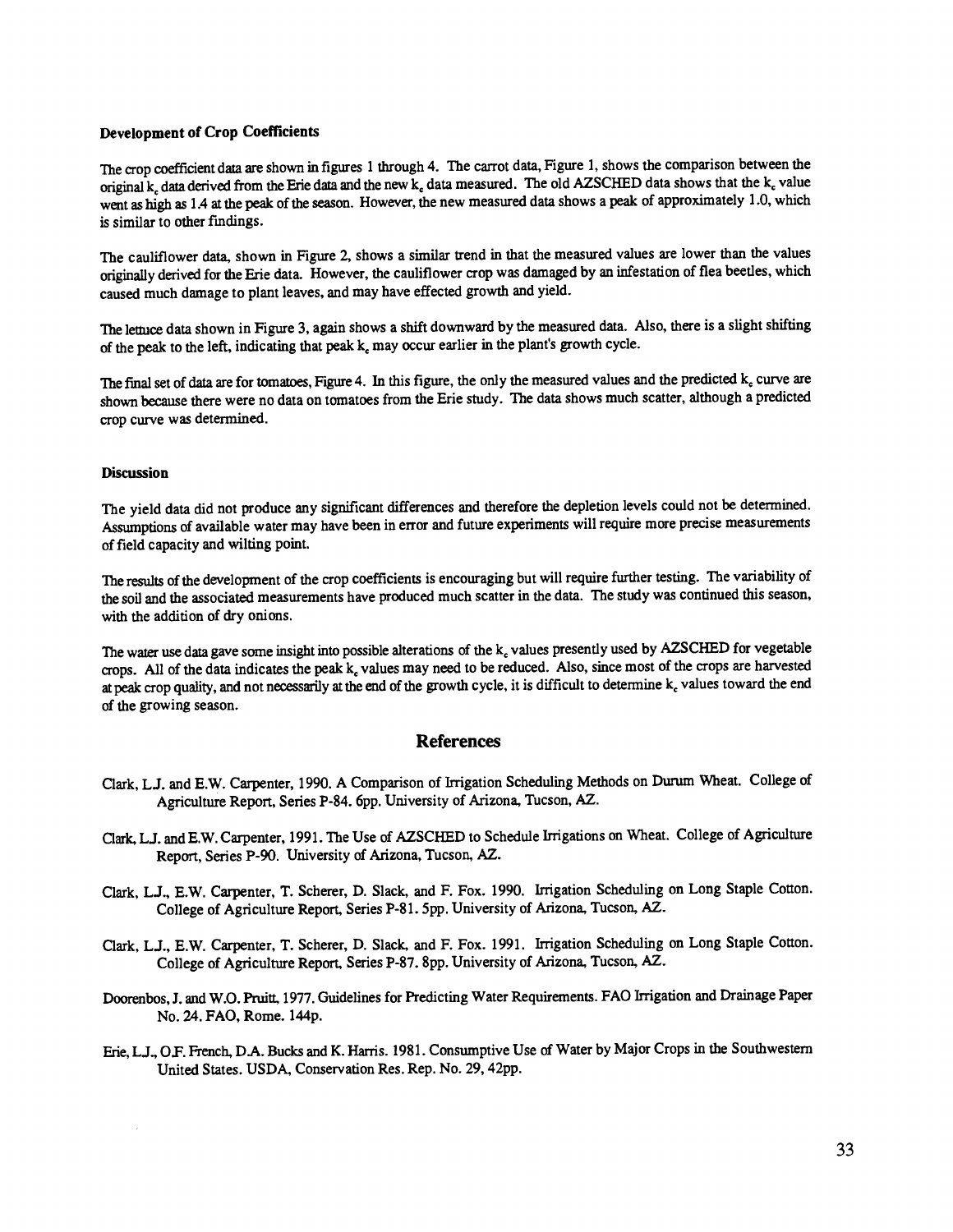- Fox, F.A., Jr, T.F. Scherer, D.C. Slack and L.J. Clark. 1992. Arizona Irrigation Scheduling (AZSCHED Version 1,01): Users Manual. Cooperative Extension. University of Arizona, Tucson, AZ. Publication number: 191049.
- Scherer, T.F., F. Fox, Jr., D.C. Slack and L. Clark. 1990. Near real-time irrigation scheduling using heat-unit based crop coefficients. Proceedings of the 1990 ASCE Nat. Conf. on Irr. and Drainage Egr. July 9 -13, 1990. Durango, CO.

Cotton Grain Sorghum Cauliflower Sweet Corn Safflower Green Onions Wheat Late Grapes Late Grapes Potatoes Barley Cantaloupe Cantaloupe Carrots Soybeans Broccoli Broccoli Lettuce

Table 1. Crops available for scheduling using the AZSCHED program.

Table 2. Yield data for the vegetable water use study. Maricopa Agricultural Center, Maricopa, AZ, 1994.

| Percent Depletion | Crop Yield (cwtacre)* |             |         |            |
|-------------------|-----------------------|-------------|---------|------------|
|                   | Lettuce               | Cauliflower | Carrots | Tomatoes** |
| 20                | 235a                  | 93a         | 196a    | 303a       |
| 30                | 212 <sub>b</sub>      | 86a         | 190a    | 278a       |
| 40                | 250a                  | 93a         | 174a    | 295a       |

\* Values followed by the same letter are not significantly different (P=0.05; SKN Test)

\*\* Tomato depletion levels were changed from 20%, 30%, 40% to 30%, 40% and 50%.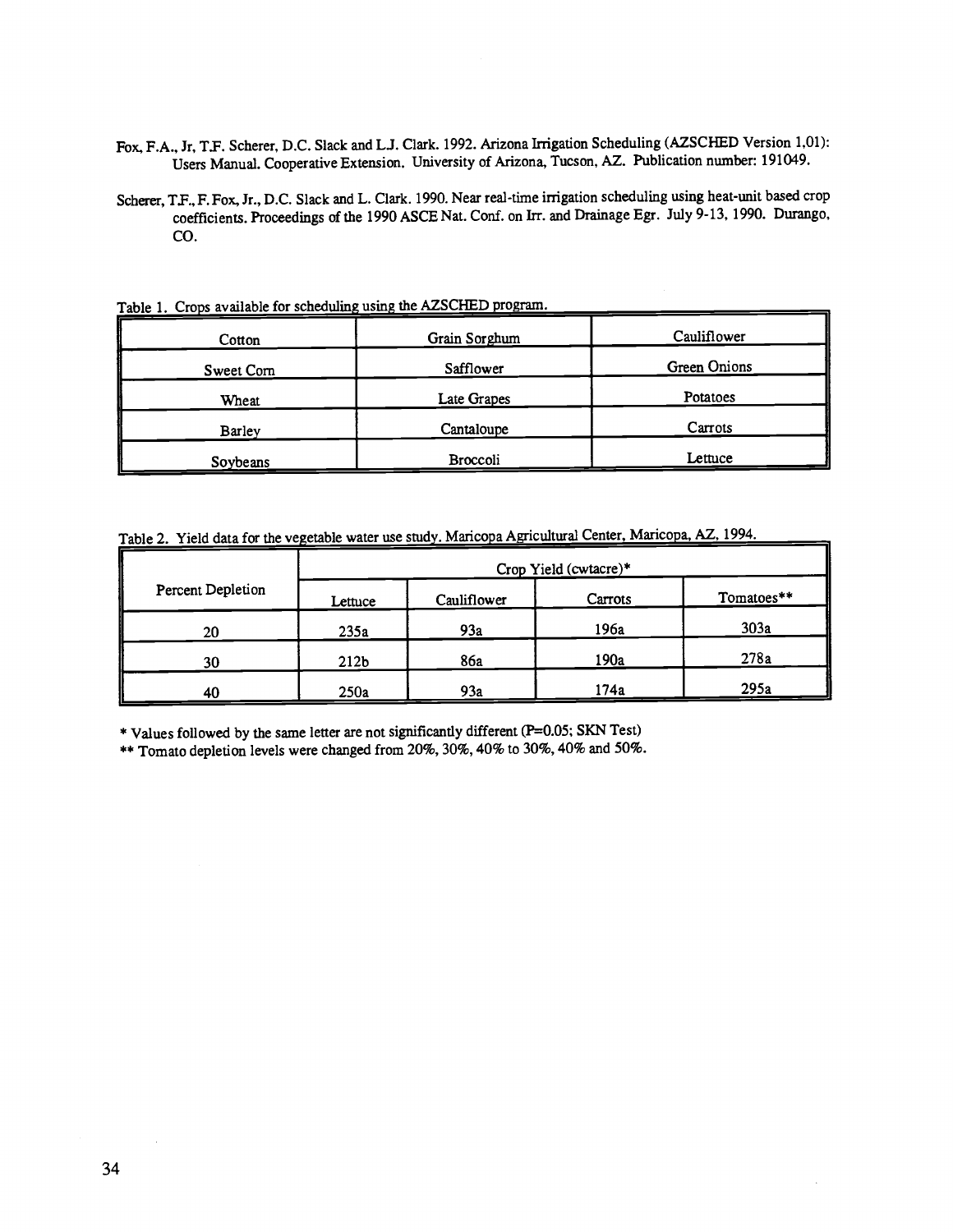

Figure 1. Crop coefficient data for carrots. Maricopa Agricultural center, Maricopa, AZ. 1994



Figure 2. Crop coefficient data for cauliflower. Maricopa Agricultural Center, Maricopa, AZ. 1994